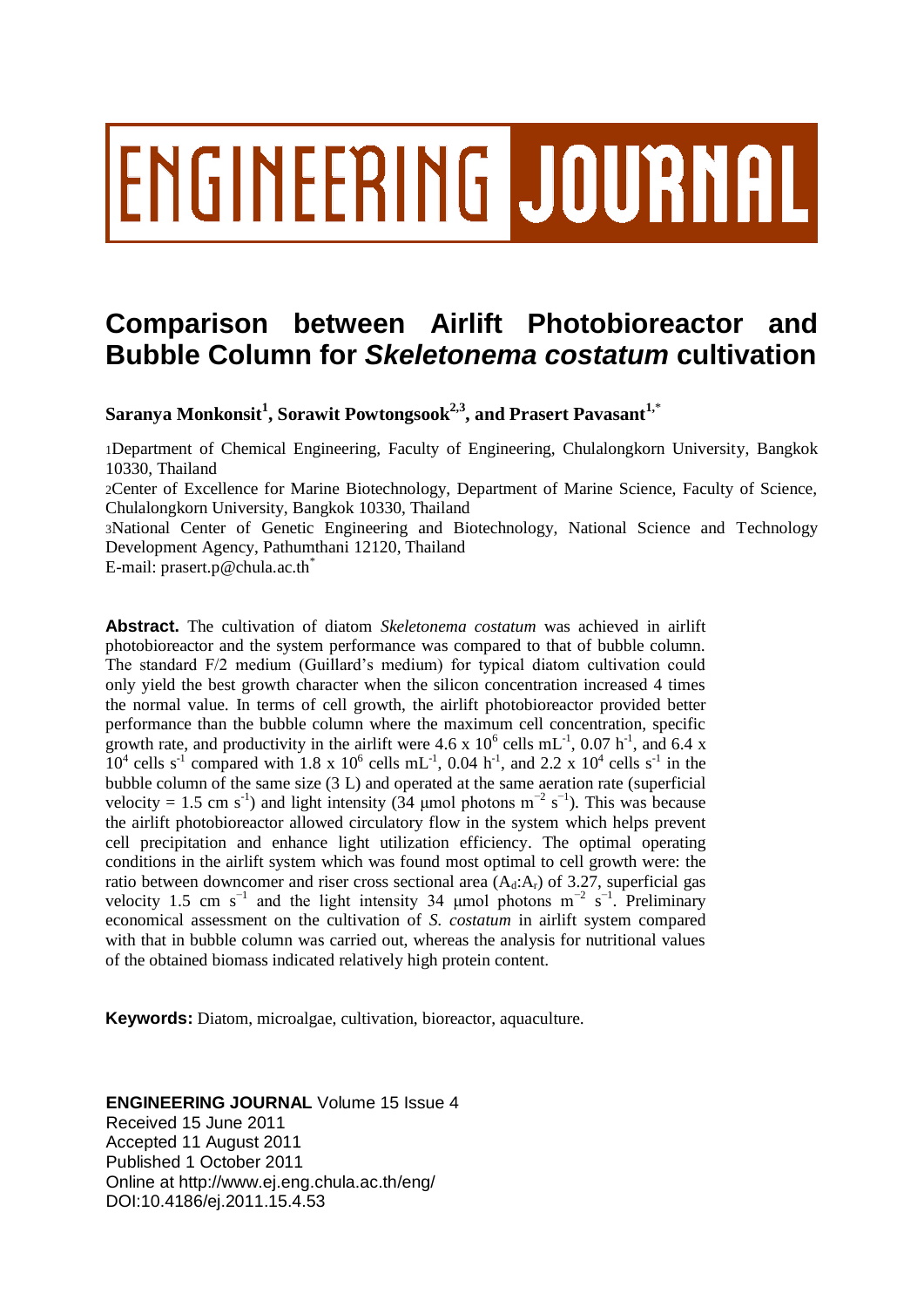# **1. Introduction**

Food for shrimp larvae in the first protozoea stage (zoea stage) in Thailand is generally diatoms [1] as they contain essential nutrients, and also have proper size allowing a faster and healthier growth of the larvae [2]. The use of natural feed like diatom also induces less water pollution compared to artificial feed. Small diatom such as *Chaetoceros gracilis* and *Skeletonema costatum* are typically employed for this purpose where *Chaetoceros gracilis* is usually used in the eastern part of Thailand and *Skeletonema costatum* is usually in the south, both being equally popular, the choice of which depends on experience of the farmers.

The cultivation of both *Chaetoceros gracilis* and *Skeletonema costatum* in Thailand is generally performed in 3 steps: Step 1: stock culture of the diatom is cultivated as dense cell culture in a 1 L Erlenmeyer flask for 8-12 days; Step 2: the culture is then inoculated in a bigger container such as plastic tanks, this takes around 4-5 days; Step 3: the cells from Step 2 are being scaled up in a larger scale tank 2-10 cubic meters in volume, typically cement tanks, this will be another 2-3 days before it is ready to be used. However, the drawback of this method is that the cultivation in the last steps is done in an open space which is more susceptible to contamination causing subsequent destructive diseases in shrimp culture ponds. The design of closed system bioreactors is therefore treated as a solution to these problems.

Airlift bioreactor (ALBR) is one of the potential alternatives for the cell cultivation [3]. Airlift bioreactors achieve mixing and mass transfer by injecting air into the riser compartment which then allows the fluid circulation through the downcomer compartment. The mixing in the airlift bioreactor could be obtained without causing too much shear force in the liquid phase which could inhibit the growth of the diatom. Our recent work has proven that, by giving it a good design and operating conditions, the use of airlift system as a photobioreactor could drastically improve the quality of the cultivation of *Chaetoceros calcitrans* [4, 5].

This work aimed to extend the applicability of the airlift system onto the cultivation of *Skeletonema costatum*. The main target was to determine the optimal design configurations and operating conditions for the growth of *Skeletonema costatum*.

#### **2. Experimental**

*Skeletonema costatum* BIMS-PP0115 was obtained from Bangsaen Institute of Marine Science, Burapha University, Thailand. The standard F/2 medium [6] was employed as the standard medium where the composition of this standard medium is given in Table 1.

The experiments were investigated in clear acrylic plastic bubble column (Fig. 1(a)) and airlift photobioreactor (Fig. 1(b)) with dimensions as shown in Table 2. The airlift was equipped with a draft tube installed centrally in the column. Air from an air compressor was metered through a flowmeter, sterilized with a 0.45 μm Gelman filter and passed into the culture at the bottom of both reactors. Light was supplied through fluorescent lamp (18 watts) at the side along the length of the column (2 lamps for each column), and light intensity was measured by "Digicon LX-50 lux meter" around the column, and was then converted into  $\mu$  mol photons m<sup>-2</sup>s<sup>-1</sup> with the conversion factor of 74. The temperature was controlled at  $25{\text -}30^{\circ}$ C using an air conditioning unit.

Note that the analyses for silicon, nitrogen and phosphorus follow the methods as proposed by Fanning and Pilson [7], Armstrong [8], and Fontaine [9], respectively.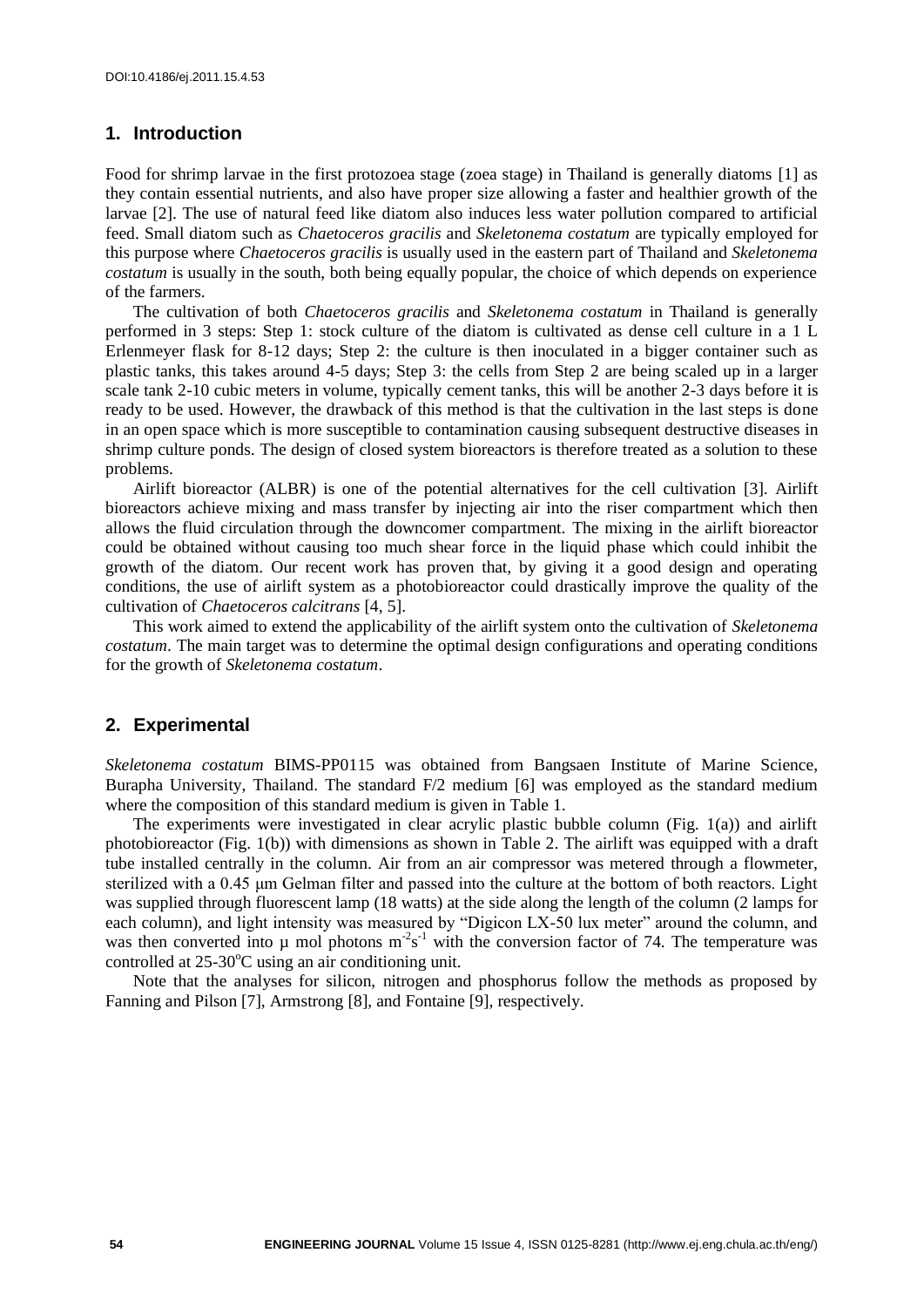| <b>Nutrient</b>                                                 | <b>Amount</b>           |
|-----------------------------------------------------------------|-------------------------|
| NaNO <sub>3</sub>                                               | 84.15 g                 |
| $Na2HPO4·H2O$                                                   | 6.0 g                   |
| FeCl <sub>3</sub> ·6H <sub>2</sub> O                            | 2.90 g                  |
| Na <sub>2</sub> EDTA-2H <sub>2</sub> O                          | 10.0 <sub>g</sub>       |
| Solution B: Silicate stock solution (1 L)                       |                         |
| <b>Nutrient</b>                                                 | <b>Amount</b>           |
| $Na2SiO3·9H2O$                                                  | 33.0 g                  |
| Solution C: Trace metal stock solution (1 L)<br><b>Nutrient</b> | <b>Amount</b>           |
|                                                                 |                         |
|                                                                 |                         |
| CuSO <sub>4</sub> ·5H <sub>2</sub> O                            | 1.96 g                  |
| $ZnSO_4$ -7 $H_2O$                                              | 4.40 g                  |
| $Na2MoO4·2H2O$                                                  | $1.26$ g                |
| MnCl <sub>2</sub> ·4H <sub>2</sub> O                            | 36.0 <sub>g</sub>       |
| CoCl <sub>2</sub> ·6H <sub>2</sub> O                            | 2.0 g                   |
| Solution D: Vitamin stock solution (1 L)                        |                         |
| <b>Nutrients</b>                                                | <b>Amount</b>           |
| Vitamin B1                                                      | 0.4 g                   |
| Vitamin B12                                                     | $0.002$ mg<br>$0.10$ mg |

Table 1. Chemical composition of standard F/2 (Guillard's) stock solution\*.

**Solution A: Nitrate and Phosphate stock solution (1 L)**

| C and D in 1 L of fresh sea water. |  |
|------------------------------------|--|
|------------------------------------|--|

Table 2. Main dimension of the bioreactor.

|                               |                          | <b>Bubble column</b> Airlift photobioreactor |
|-------------------------------|--------------------------|----------------------------------------------|
| Column inner diameter (D), cm | 9.4                      | 9.4                                          |
| Column height (H), cm         | 60                       | 60                                           |
| Draft tube height (h), cm     | $\overline{\phantom{0}}$ | 40                                           |
| Working volume $(V)$ , L      | 2                        |                                              |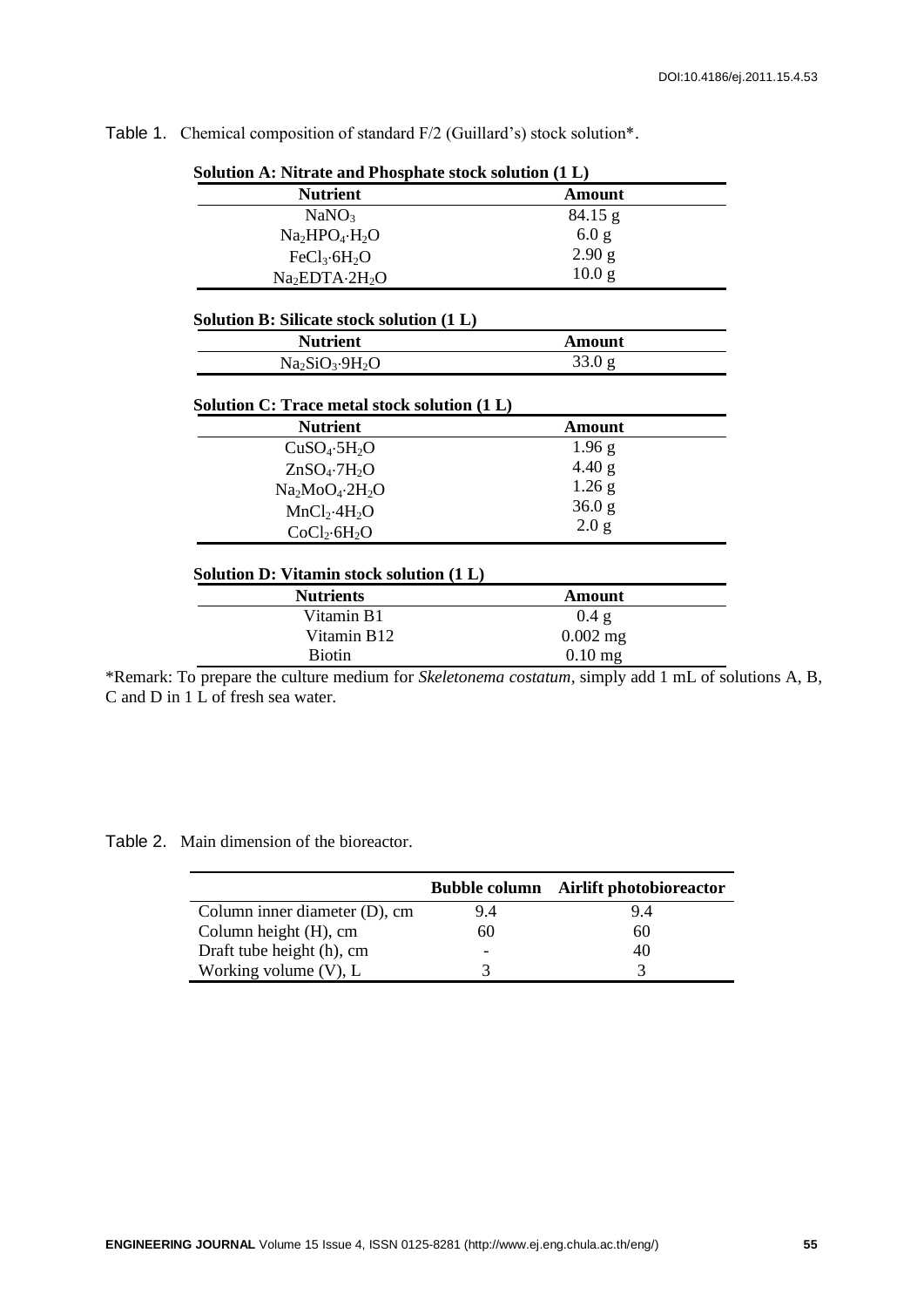

Fig. 1. Experimental setups.

# **3. Results and Discussion**

#### **3.1. Limiting nutrients for growth of** *S. costatum* **with standard F/2 medium**

Batch experiments were carried out to determine growth limiting nutrients using 2 L glass bottle (superficial gas velocity of 1.5 cm s<sup>-1</sup> and light intensity of 33.78 µmol photons m<sup>-2</sup> s<sup>-1</sup>). The cultures were started with an initial cell concentration of  $0.4x10^6$  cells mL<sup>-1</sup> and time profiles of the nutrient concentrations were illustrated in Fig. 2. During the initial lag phase where very slow growth was observed, nutrients concentration remained at the concentration level in F/2 medium. Once cells entered the exponential phase, all nutrients were being consumed quite quickly. Phosphate concentration seemed to be consumed drastically and the level of phosphate in the medium went down to almost zero. Two possibilities existed here. First, it could be that cells accumulated energy during the growth in the form of adenosine triphosphate (ATP) which required a significant uptake of phosphorus. On the other hand, it was also probable that precipitation of phosphate occurred at the alkalinity level employed in this work. Silicon was also being consumed quite significantly and the level of silicon also considerably reduced. This is what expected for the cultivation of diatoms as Si is an important constituent in cell wall, and a significant amount is needed for cell division. Nitrogen is one important element for protein synthesis by photosynthesis and is conventionally supplied to the culture in nitrate form. Nitrate, despite being consumed in a much higher quantity when compared with Si and P, was still left in a reasonably high content.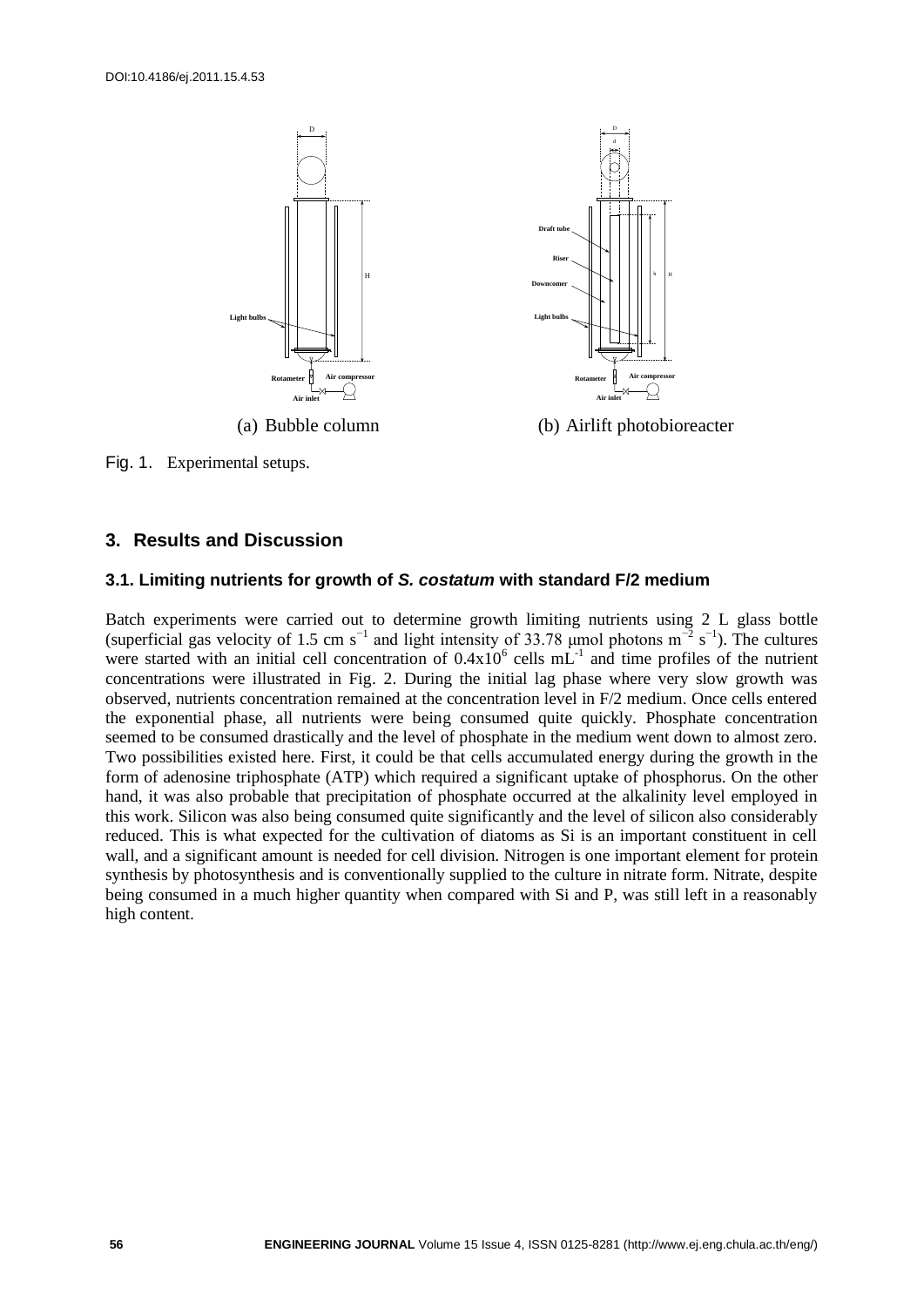

Fig. 2. Cell and nutrients concentration during batch cultivation of *S. Costatum.*

## **3.2. Effects of silicon and phosphate concentrations on cell growth**

Results from the preliminary assessment in the previous section led to the conclusion that phosphate and silicon could be rate limiting factor for the growth of *S. costatum*. Further investigation was then carried out to see the effects of silicon and phosphate concentrations on the growth of the diatom and the results are illustrated in Fig. 3 and 4.

Fig. 3 illustrates clearly that *S. costatum* grew better when extra quantity of silicon was added into the standard F/2 medium. Increasing silicon from 1 to 4 fold of the standard concentration clearly induced higher growth rate and productivity. The highest maximum cell concentration of almost  $4.6x10^6$  cells mL<sup>-1</sup> occurred at 4 fold silicon content. However, an inhibition effect seemed to be observed when the silicon concentration increased more than 4 folds.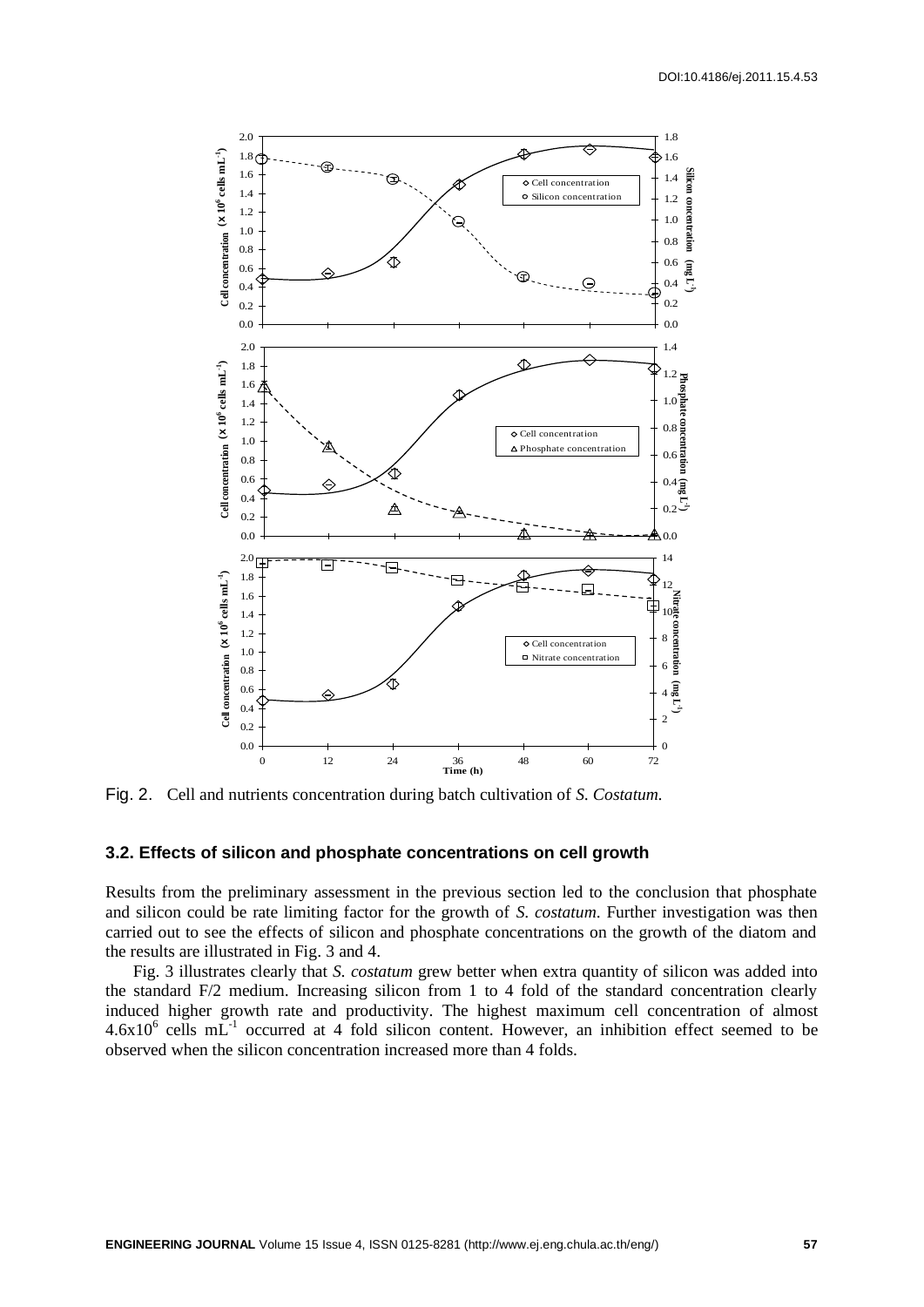

Fig. 3. Effect of silicate concentration (measured as silicon) from 1 to 6 folds of standard F/2 medium on cell growth.



Fig. 4. Effect of phosphate concentration (measured as phosphorus) from 1 to 3 folds of standard F/2 medium on cell growth.

Phosphorus plays an important role in almost all cell metabolic activities, and it is an important component of cell membrane. Phosphate is also an important component of the energy storage melucules, adenosine triphosphate (ATP), Nicotinamide adenine dinucleotide phosphate (NADPH), etc. Insufficient supply of phosphorus can, hence, reduce the cell growth [10]. For this work, the effects of phosphorus concentration on the growth of *S. costatum* are demonstrated in Fig. 4. Note that this experiments were performed with silicon content of 4-fold the standard F/2 medium. This analysis showed that the addition of phosphorus concentration from 1x to 3x did not have significant impacts on the maximum cell concentration and productivity, and the original concentration was concluded to be the optimal level.

The cellular yield based on the nutrient component or  $Y_{Nu/X}$  can be evaluated using the following equation:

$$
Y_{\mathit{Nu}/X} = \frac{\Delta \mathit{Nu} \mathbin{/} \Delta t}{\Delta X \mathbin{/} \Delta t}
$$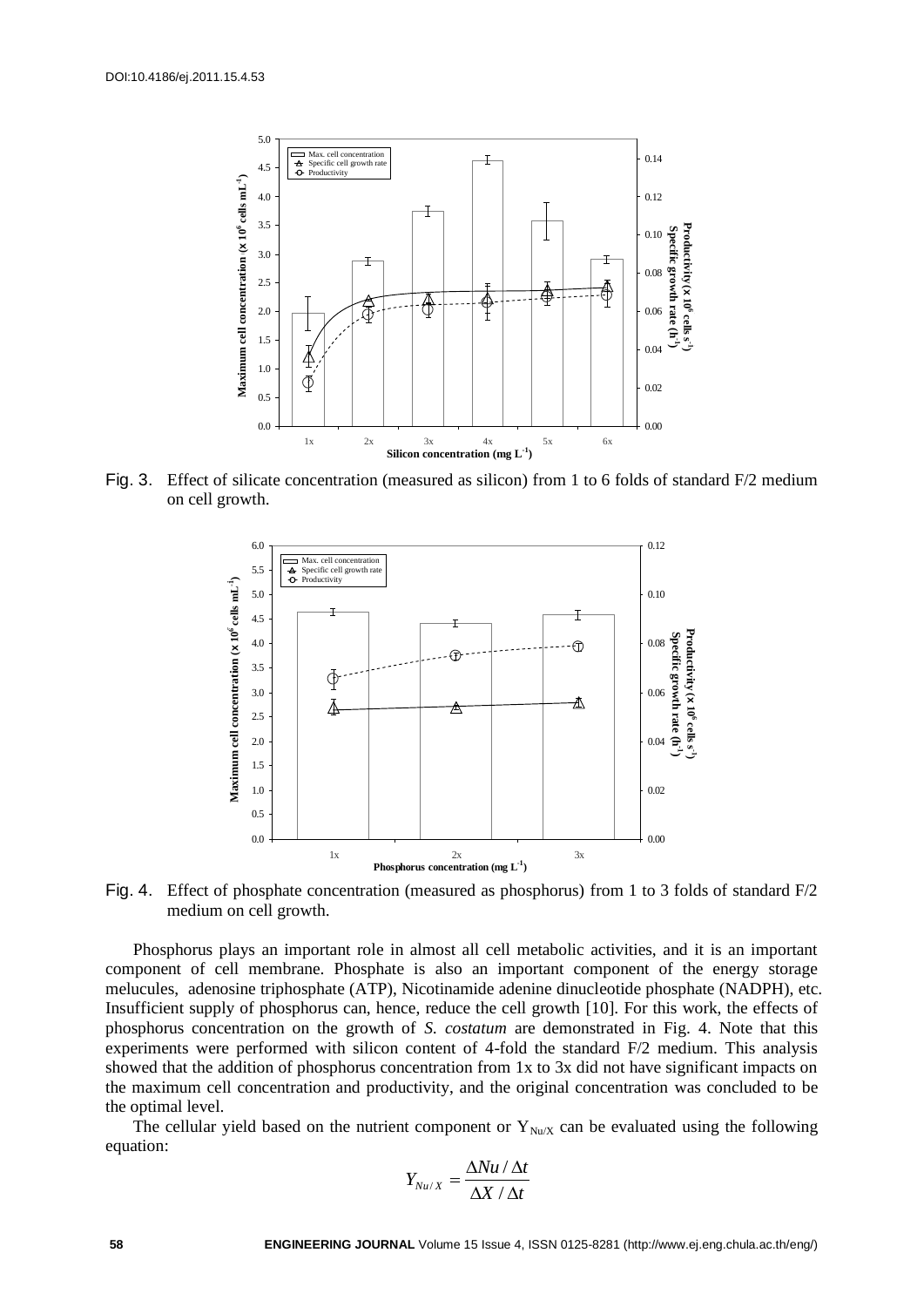when  $\Delta Nu / \Delta t$  = specific nutrient uptake (mg L<sup>-1</sup> s<sup>-1</sup>)  $\Delta X / \Delta t$  = cell production (cells mL<sup>-1</sup> s<sup>-1</sup>).

In this work, the cellular yield for silicon, phosphorus and nitrogen can be summarized as follows:

| silicon content:    | $Y_{Si/X} = 0.4 \times 10^{-3}$ pg cell <sup>-1</sup> |
|---------------------|-------------------------------------------------------|
| phosphorus content: | $Y_{P/X} = 2.9 \times 10^{-3}$ pg cell <sup>-1</sup>  |
| nitrogen content:   | $Y_{N/X} = 5.5 \times 10^{-3}$ pg cell <sup>-1</sup>  |
|                     |                                                       |

The ratio of the three major cellular chemical compositions, N:Si:P assimilated into the cell calculated from the ratio between these yields became 1.9:0.1:1. Literature revealed that the ratio of N:Si:P of *S. costatum* cultivated in chemostats under non-limiting nutrient [11] is 10:5.4:1 which means that the ratios between N and Si to P were much higher in the literature than those found in this work. This implied that, although P was totally consumed, it was already present in relatively high content when compared with other nutrients such as Si and N. On the other hand, Si seemed to be inadequately provided in the standard F/2 medium (almost 50 times lower than the reported Si:P ratio of 5.4:1). Nitrogen was also not being supplied sufficiently as it was not the rate limiting factor for this case. This supports the finding that an increase in Si augmented the growth of the diatom.

Having discussed so, however, it was also possible that phosphorus was precipitated in the medium which is likely to take place particularly at neutral or high alkalinity conditions. In this case, it might be recommended that an intermittent or a continuous feed of phosphorus might be a more effective way of supplying phosphorus for the algal culture.

#### **3.3. Growth of** *S. costatum* **under different light intensities**

These experiments were conducted in the 3 L airlift photobioreactor with downcomer to riser cross sectional ratio ( $A_d/A_r$ ) of 3.27, and 3 L bubble column operating at superficial velocity of 1.5 cm s<sup>-1</sup> and at different levels of light intensities. Fig. 5 demonstrates quite clearly that the modified F/2 medium (with 4x silicon) outperformed the standard F/2 medium at all light intensities. The highest cell concentration, specific growth rate and productivity obtained from the standard F/2 medium at the light intensity around 34 µmol photons  $m^{-2} s^{-1}$  were about 1.8 x 10<sup>6</sup> cells  $mL^{-1}$ , 0.04 h<sup>-1</sup> and 2.2 x 10<sup>4</sup> cells s<sup>-1</sup>, respectively, which were less than those obtained from the culture with the modified F/2 medium at 4.6 x  $10^6$  cells mL<sup>-1</sup>, 0.07 h<sup>-1</sup> and 6.4 x10<sup>4</sup> cells s<sup>-1</sup>, respectively.

Figure 6 illustrates the effects of light intensity on the performance of airlift photobioreactor compared with that of bubble column. Similar correlation between light intensity and growth in both types of reactors was observed. The best results were obtained from the airlift system at the light intensity of 34 µmol photons m<sup>-2</sup> s<sup>-1</sup>. At low range of light intensity (< 34 µmol photons m<sup>-2</sup> s<sup>-1</sup>), increasing the light intensity (from 20 to 34 µmol photons  $m^{-2} s^{-1}$ ) helped induce photosynthesis and therefore an increase in maximum cell concentration, specific growth rate and productivity were observed. However, increasing light intensity above 34 µmol photons  $m^{-2} s^{-1}$  was found to have negative impacts on the growth which could be due to the over-saturation of light that caused photoinhibition. The performance of bubble column was, unexpectedly, better than the airlift at high light intensity. This could be due to the effect of circulatory flow in the airlift which allowed all the cells to be exposed to high light intensity zone, and therefore the effect of high light intensity was distributed evenly throughout the culture.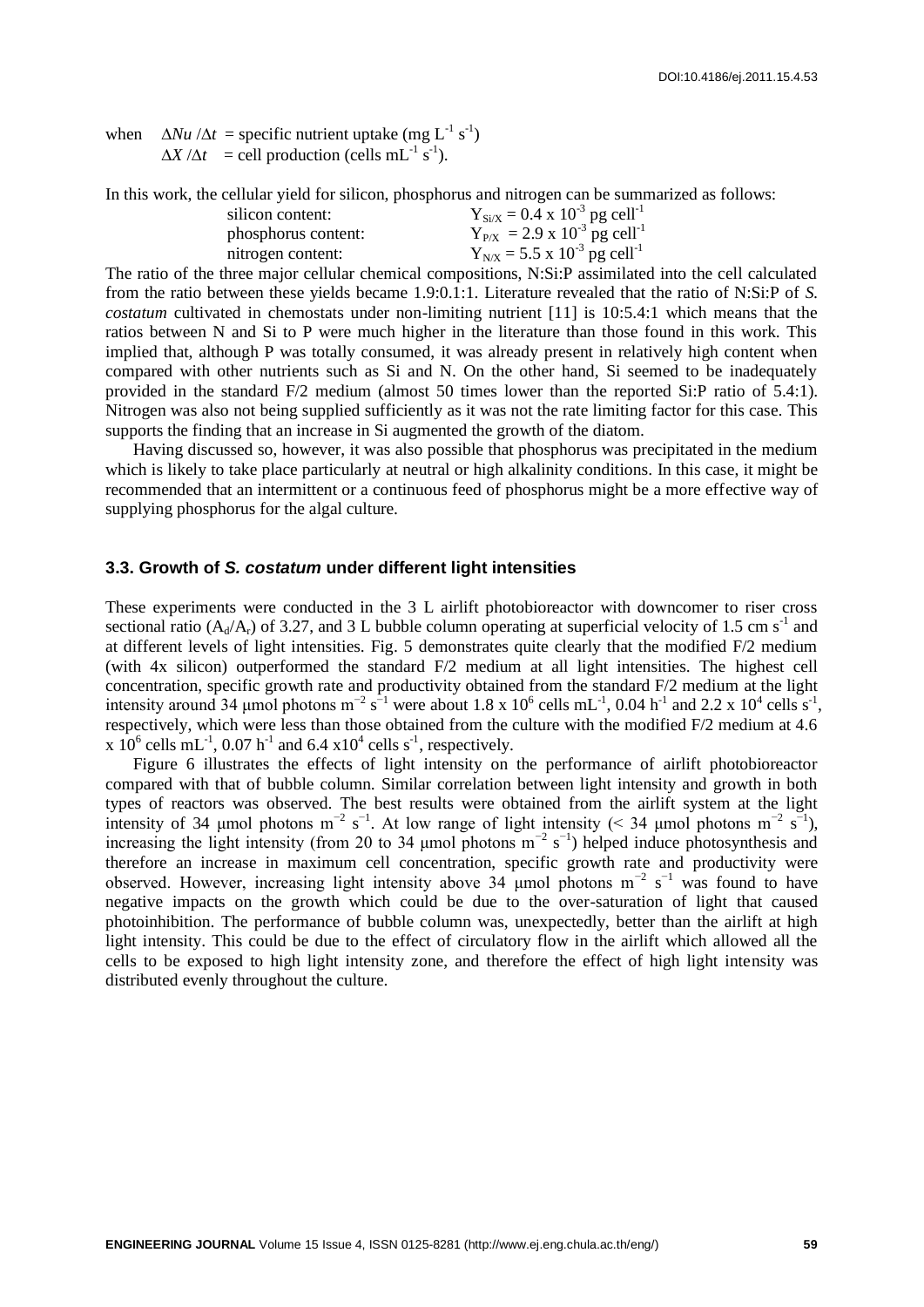

Fig. 5. Effect of light intensities on cell growth in airlift photobioreactor with standard F/2 and modified F/2 mediums.



Fig. 6. Effect of light intensities on cell growth in airlift photobioreactor and bubble column operated with modified F/2 medium.

### **3.4. Effect of aeration rate**

These experiments were conducted in the 3 L airlift photobioreactor with  $A_d/A_r = 3.27$  and 3 L bubble column operating at the light intensity of 34 µmol photons  $m^2 s^{-1}$ . In the airlift system, an increase in the aeration rate (measured in terms of superficial velocity,  $u_{sg}$ ) from 1 to 1.5 cm s<sup>-1</sup> led to a higher cell concentration, specific growth rate and productivity. However, increasing aeration rate above 1.5 cm  $s^{-1}$ was found to have negative impacts on the growth. This effect is illustrated in Fig. 7 which reveals that the airlift system still provided a better performance, but only at  $u_{sg}$  of 1.5 cm s<sup>-1</sup>. At other  $u_{sg}$ , no significant differences between the two types of reactors were observed.

An increase in the aeration rate from  $\overline{1}$  to 1.5 cm s<sup>-1</sup> induced liquid circulation rate and mass transfer between gas and liquid phase in the system [12] which facilitated the removal of metabolic gases such as oxygen, preventing the accumulation of such gases, avoiding potential adverse effects on the growth rate [13]. The mixing of liquid caused a more homogeneity between the medium and cell which resulted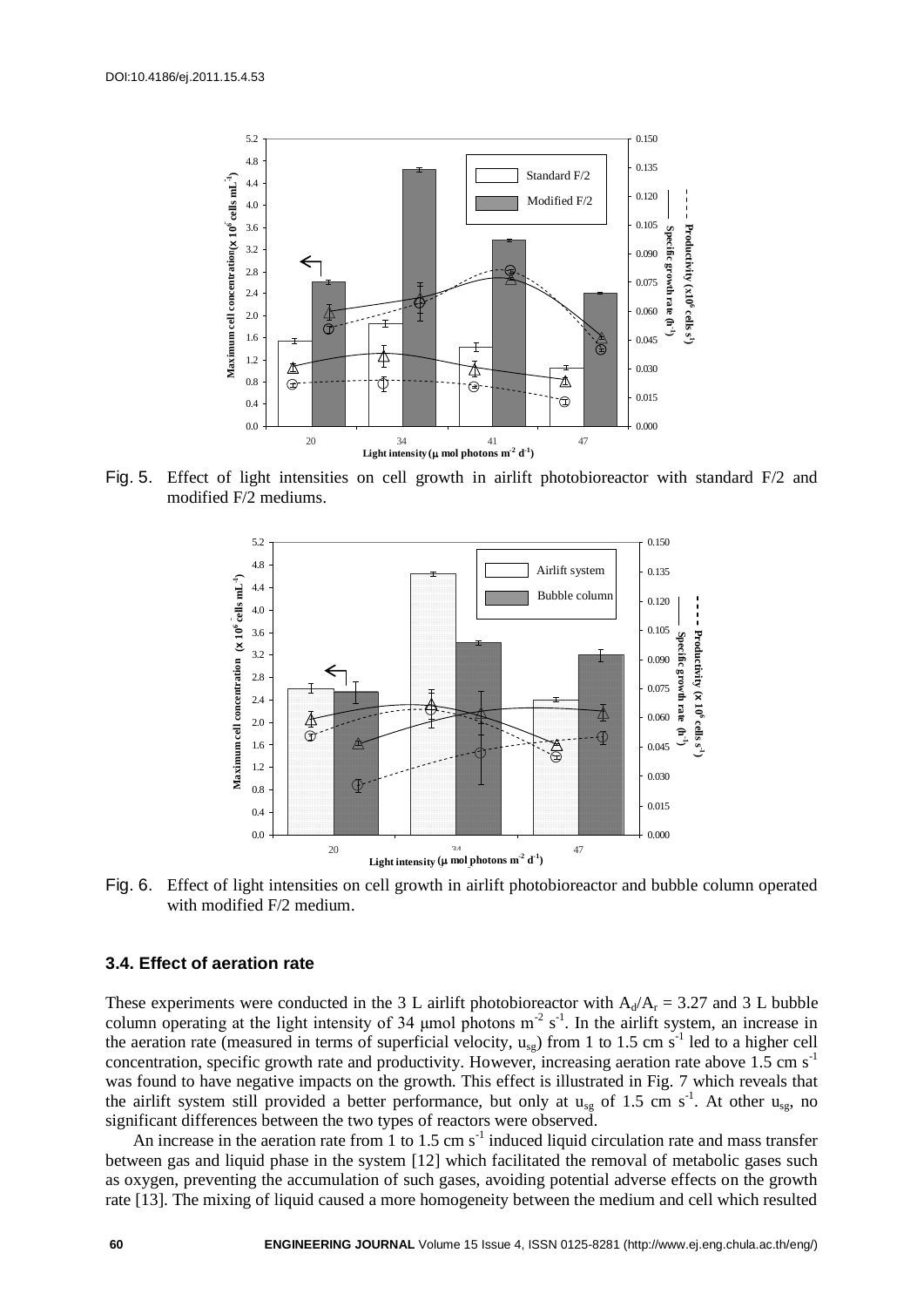in a more sufficient utilization of nutrients. This lead to a better growth performance as described earlier. On the other hand, a much too high aeration rate  $(u_{sg} > 1.5$  cm s<sup>-1</sup>) led to a system with more gas bubbles along the downcomer. These gas bubbles were somewhat undesirable as they could prevent the passage of light to the center of the bioreactor as the light penetration ability was obstructed and dissipated by the swarm of bubbles. Also the mass transfer rate between phases decreased as a result of decreasing specific mass transfer area (of large bubbles).

# **3.5. Growth in airlift with different ratios between downcomer and riser cross section area**

This section investigates the effect of design configuration of the airlift photobioreactor system, i.e. the ratio between downcomer and riser cross sectional area  $(A_d/A_r)$  on the growth of *S. costatum*. Experiment in this section was performed with the light intensity of 34  $\mu$ mol photons m<sup>-2</sup> s<sup>-1</sup>. This parameter could be simply altered by changing the draft tube size. The four sizes of commercially available clear column were employed, i.e. at 3, 5, 6 and 7 cm, which gave  $A_d/A_r$  of approximately 14.87, 3.27, 1.87 and 0.98, respectively. Fig. 8 illustrates quite clearly that the optimal growth behavior occurred at  $A_d/A_r$  of 3.27. The specific growth rate might seem to be relatively high at larger  $A_d/A_r$ , but this only provided low cell density which also resulted in a low productivity. It was observed again here that the aeration rate of  $u_{sg} = 1.5$  cm s<sup>-1</sup> (results shown in Fig. 8) provided the best performance with the maximum cell concentration, specific growth rate and productivity of 4.6 x  $10^6$  cells mL<sup>-1</sup>, 0.07 h<sup>-1</sup> and 6.4 x10<sup>4</sup> cells s<sup>-1</sup>, respectively (results at other  $u_{sg}$  are not shown here).



Fig. 7. Effect of aeration rate on cell growth in airlift photobioreactor and bubble column operated with modified F/2 mediums.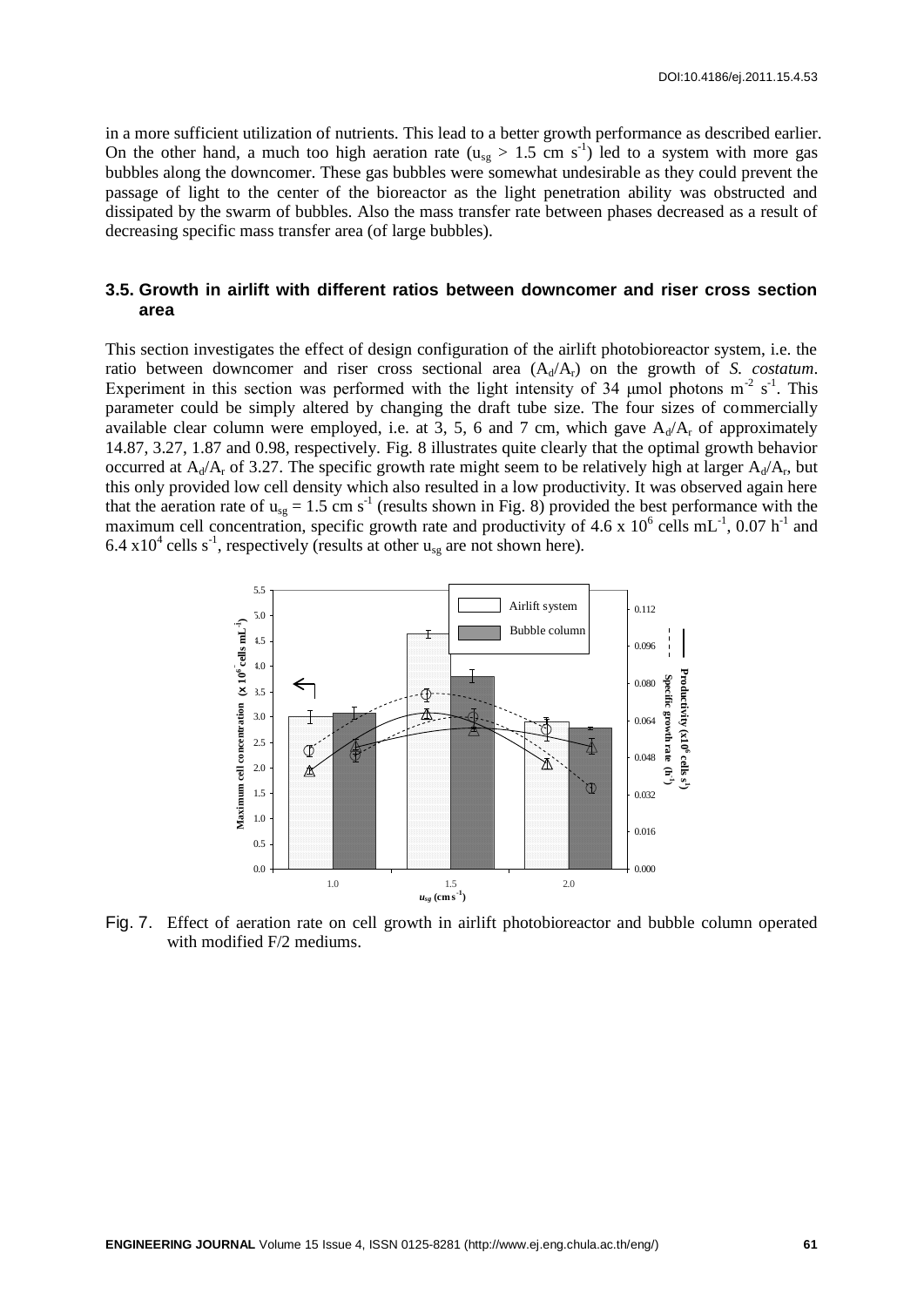



# **3.6. Preliminary economic evaluation**

Preliminary economic consideration for the production of 1 kg of *S. costatum* was based on the cultivation in the airlift photobioreactor and bubble column operated in batch mode, and the results are presented in Table 3. The differences in the performance of the bubble column and airlift required that the total volume of sea water for the cultivation in airlift photobioreactor  $(1,450 \text{ L})$  was less than that for bubble column (2,223 L). Besides, some other advantages of airlift photobioreactor, such as the reducing number of time cycle for the cultivation of *S. costatum* allowed the airlift to be operated more effectively, and this was reflected in the analysis as the airlift seemed to be more attractive than the bubble column The specific operating cost for the cultivation in the airlift was approx. US\$ 0.09  $g^{-1}$  $(3.41 \text{ THB g}^{-1})$ , which was 27 % lower when compared with the cultivation in the bubble column  $(0.13 \text{ m})$ US\$  $g^{-1}$  or 4.66 THB  $g^{-1}$ ) Note that the investment cost was not included in this preliminary evaluation and the assessment was totally based on the laboratory scale production as employed in this work, the economical performance of the actual scale production could be significantly different from the resulted reported here.

| Variable                                                       |                         | Value                 |                       |
|----------------------------------------------------------------|-------------------------|-----------------------|-----------------------|
|                                                                |                         | <b>ALPBR</b>          | BC                    |
| Effective volume $(L)$                                         | [A]                     | 3                     | 3                     |
| Cycle time (h)                                                 | [B]                     | 45                    | 36                    |
| Maximum cell concentration (cells $mL^{-1}$ )                  | [C]                     | $4.6 \times 10^{6}$   | $2.9 \times 10^{6}$   |
| Cell mass concentration (kg $L^{-1}$ )                         | [D]                     | $0.69 \times 10^{-3}$ | $0.45 \times 10^{-3}$ |
| Total volume of sea water used (L)                             | $[E=1\div D]$           | 1450                  | 2223                  |
| (based on 1 kg)                                                |                         |                       |                       |
| Number of reactor (reactor)                                    | $[FeE \div A]$          | 484                   | 741                   |
| Cost of water, $0.06$ THB $L^{-1}$ (THB)                       | $[G=0.06 \times E]$     | 87                    | 134                   |
| Cost of nutrient, 1 THB $L^{-1}$ (THB)                         | $[H=1 x E]$             | 1450                  | 2223                  |
| Power of air compressor (W)                                    | Ш                       | 900                   | 1350                  |
| Power of light source (W)                                      | IJ                      | 13044                 | 20000                 |
| Total electrical unit (units)                                  | $K=(I+J) \times B-1000$ | 628                   | 769                   |
| Electrical cost, 3 THB per unit (THB)                          | $[L=3xK]$               | 1883                  | 2306                  |
| Total operating cost (THB)                                     | $[M=G+H+L]$             | 3419                  | 4662                  |
| Total operating cost (US\$) (36 THB per 1 US\$)                | [N]                     | 94                    | 130                   |
| Total operating cost per gram (THB $g^{-1}$ )                  | $[{\rm R=}P \div 1000]$ | 3.41                  | 4.66                  |
| Total operating cost per gram ( $\text{US}\$ g <sup>-1</sup> ) | $[$ P=O $\div$ 1000]    | 0.09                  | 0.13                  |

Table 3. Economical analysis of the cultivation of 1 kg (dry weight) of *S. costatum*.

 $ALPBR = Airlift photobioreactor; BC = Bubble column; THB = Thai Baht.$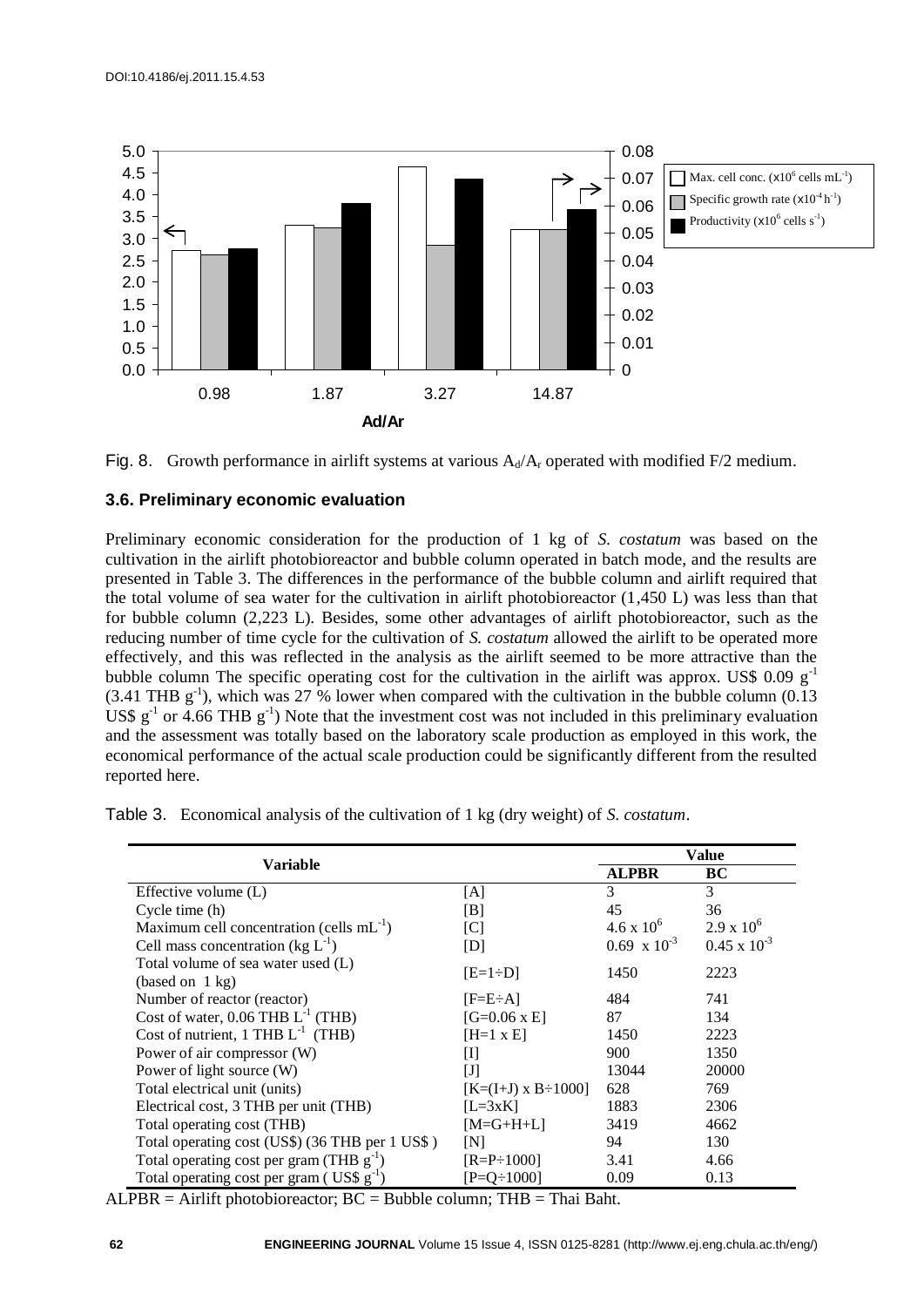| Algal class                                    | Percentage of dry weight |              | <b>Source</b>    |           |
|------------------------------------------------|--------------------------|--------------|------------------|-----------|
| <b>Species</b>                                 | <b>Protein</b>           | Carbohydrate | <b>Total fat</b> |           |
| Bacillariophyceae                              |                          |              |                  |           |
| Nitzschia closterium                           | 26                       | 9.8          | 13               | $[15]$    |
| Chaetoceros calcitrans                         | 31.3                     | 16.4         | 22.9             | [16]      |
| Chaetoceros gracilis<br>(Chaetoceros muelleri) | 48.2                     | 18.9         | 28.9             | [17]      |
| Skeletonema costatum                           | 25                       | 4.6          | 10               | $[15]$    |
| Skeletonema costatum                           | 31                       | 21.5         | 1.3              | this work |
| Cyanophyceae                                   |                          |              |                  |           |
| Spirulina platensis                            | 54.2                     |              | 26.6             | [18]      |
| Spirulina sp.                                  | 67.0                     | 25.5         | 30.1             | [19]      |
| Chlorophyceae                                  |                          |              |                  |           |
| Dunaliella tertiolecta                         | 20                       | 12.2         | 15               | $[15]$    |
| Nannochloris atomus                            | 30                       | 23.0         | 21               | $[15]$    |
| Cryptophyceae                                  |                          |              |                  |           |
| Chroomonas salina                              | 29                       | 9.1          | 12               | [15]      |

Table 4. Concentration of protein, carbohydrate and lipid of microalgae commonly used in aquaculture industry.

#### **3.7. Nutritional value of** *S. costatum* **obtained from this work**

*S. costatum* from the experiment with the most suitable conditions determined from previous experiments was analyzed for its nutritional constituents using the standard methods as follows:

| Protein: | Kjeldahl technique | $[14]$ |
|----------|--------------------|--------|
| Lipid:   | AOAC method        | $[14]$ |

Carbohydrate was taken as the remaining mass after the subtraction of protein and lipid contents. Expressed as percentage of dry weight, the range for the level of carbohydrate, protein and lipid are 21.5, 31.2, 1.26%, respectively. Examples of gross composition of microalgae are given in Table 4 where the general ranges of protein, lipid, and carbohydrate are 12-35%, 7.2-23%, and 4.6-23%, respectively [15]. Protein is always the major organic constituent when the algae are consumed as feed, *Skeletonema* cultivated in this work provided a reasonable amount of protein and carbohydrate but a slightly low level of lipid when compared to *S. costatum* reported by Brown [15]. Exact reasons for this were not evaluated in this work.

# **4. Conclusions**

This work reveals that the cultivation of *S. costatum* in the airlift photobioreactor was superior to that in the bubble column. The optimal culture yielded a specific growth rate of  $0.046 h^{-1}$  with a maximum cell concentration of  $4.6x10^6$  cells mL<sup>-1</sup> and a productivity of  $6.5x10^4$  cells s<sup>-1</sup>. This was due primarily to the well defined flow pattern in the airlift photobioreactor which led to a more effective light utilization of the algae. The circulatory flow in the airlift photobioreactor also helps minimize cell precipitation, and hence, high cell growth could be obtained. The finding reported here is one of the first experiences in the culture of *S. costatum* in the airlift photobioreactor and constitutes the initial step in the potential mass production.